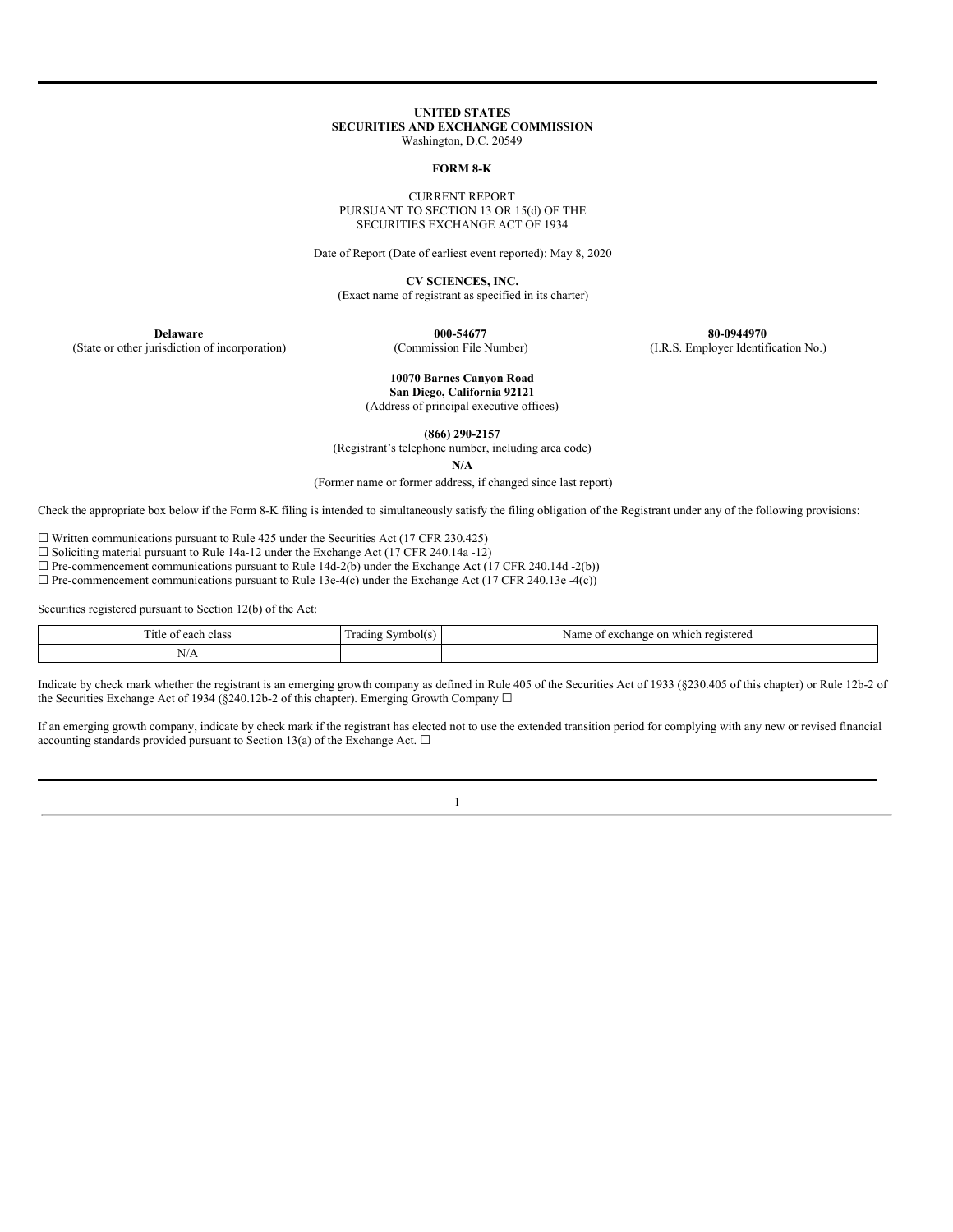#### **Item 2.02 Results of Operations and Financial Conditions**

The information provided below in "Item 7.01 - Regulation FD Disclosure" of this Current Report on Form 8-K is incorporated by reference into this Item 2.02.

#### **Item 7.01 Regulation FD Disclosure**

On May 8, 2020, CV Sciences, Inc. (the "Company") issued a press release regarding the Company's financial results for its fiscal quarter ended March 31, 2020. A copy of that press release is furnished as Exhibit 99.1 hereto and incorporated herein by reference.The press release includes non-GAAP financial measures as defined in Regulation G. The press release also includes a presentation of the most directly comparable financial measures calculated and presented in accordance with accounting principles generally accepted in the United States (GAAP), information reconciling the non-GAAP financial measures to the GAAP financial measures and a discussion of the reasons why the Company's management believes that presentation of the non-GAAP financial measures provides useful information to investors regarding the Company's financial condition and results of operations. The non-GAAP financial measures presented therein should be considered in addition to, not as a substitute for, or superior to, financial measures calculated and presented in accordance with GAAP.

Exhibit 99.1 contains forward-looking statements. These forward-looking statements are not guarantees of future performance and involve risks, uncertainties and assumptions that are difficult to predict. Forward-looking statements are based upon assumptions as to future events that may not prove to be accurate. Actual outcomes and results may differ materially from what is expressed in these forward-looking statements.

The information set forth under Item 7.01 of this Current Report on Form 8-K ("Current Report"), including Exhibit 99.1 attached hereto, is being furnished and shall not be deemed "filed" for purposes of Section 18 of the Securities Exchange Act of 1934, as amended (the "Exchange Act"), or otherwise subject to the liabilities of such section. The information in Item 7.01 of this Current Report, including Exhibit 99.1, shall not be incorporated by reference into any filing under the Securities Act of 1933, as amended, or the Exchange Act, regardless of any incorporation by reference language in any such filing, except as expressly set forth by specific reference in such a filing. This Current Report will not be deemed an admission as to the materiality of any information in this Current Report that is required to be disclosed solely by Regulation FD.

#### **Item 9.01 Financial Statements and Exhibits**

(d) Exhibits

99.1 Press Release of CV [Sciences,](#page-7-0) Inc., dated May 8, 2020.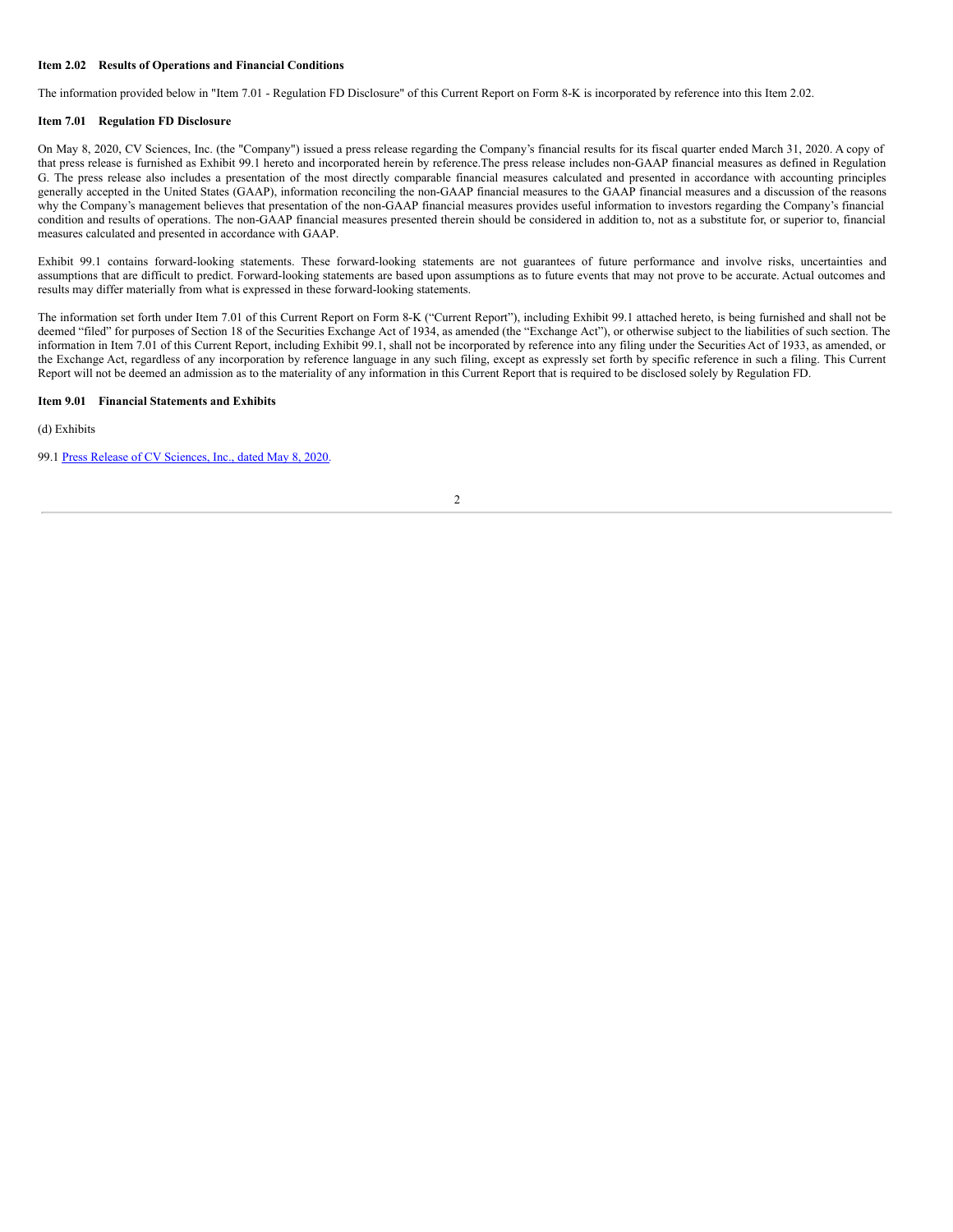### **SIGNATURES**

Pursuant to the requirements of the Securities Exchange Act of 1934, the registrant has duly caused this report to be signed on its behalf by the undersigned hereunto duly authorized.

Date: May 8, 2020

**CV SCIENCES, INC.**

By: /s/ Joseph Dowling Joseph Dowling Chief Executive Officer

3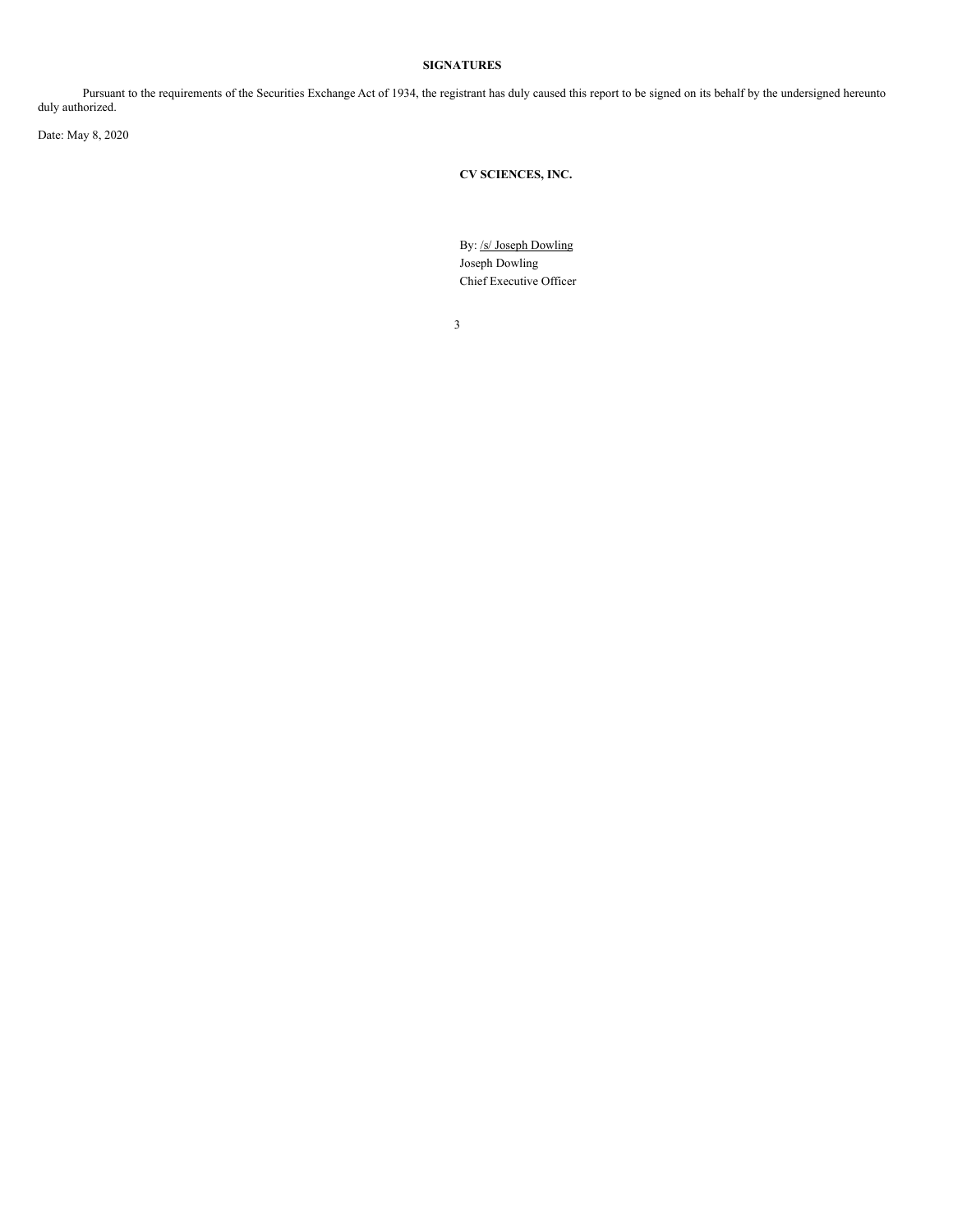#### **CV Sciences, Inc. Reports First Quarter 2020 Financial Results**

San Diego, CA - May 8, 2020 (GLOBE NEWSWIRE) - CV Sciences, Inc. (OTCQB:CVSI) (the "Company", "CV Sciences", "our", "us" or "we"), a preeminent supplier and manufacturer of hemp cannabidiol (CBD) products, today announced its financial results for the quarter ended March 31, 2020.

#### **First Quarter 2020 and Recent Operating Highlights**

- Revenue of \$8.3 million for the first quarter of 2020;
- E-commerce sales to 24% of total net revenue, up from 15% for the first quarter of 2019;
- Launched updated +PlusCBD™ Oil website in January 2020 to enhance customer experience and drive increased e-commerce sales;
- Gross margin of 48.5% for the first quarter of 2020;
- Maintained strong total cash balance of \$7.6 million at quarter end with no debt;

and

• Received notice of allowance from USPTO for proprietary CBD and nicotine formulation for treatment of smokeless tobacco addiction.

"We are pleased to have exceeded the high end of our first quarter revenue guidance while navigating both ongoing industry challenges and the COVID-19 pandemic. Over the past months, we have taken quick action to right-size our operations for the near-term industry outlook and to adapt our operations for the ever-changing operating environment created by the current global health crisis. Our production and distribution facilities continue to operate without interruption and our entire team of dedicated employees has risen to the challenge to ensure that we continue to deliver the highest quality hemp-derived CBD products on the market," stated Joseph Dowling, Chief Executive Officer of CV Sciences. "We remain confident in the long-term outlook for high quality CBD products as we adapt to a challenging industry environment and the disruptions associated with COVID-19. Our enhanced focus on e-commerce has helped to mitigate the impact from a challenging retail environment and our plans for broadening our product line and vertical categories remain on track for 2020. We have right-sized our organization for the current industry environment and have taken swift cost reduction actions over the past few months. We have also taken the necessary actions to ensure we are prepared for additional industry or macroeconomic challenges. We have a significant amount of incremental opportunities to expand distribution, enter new categories and broaden our brand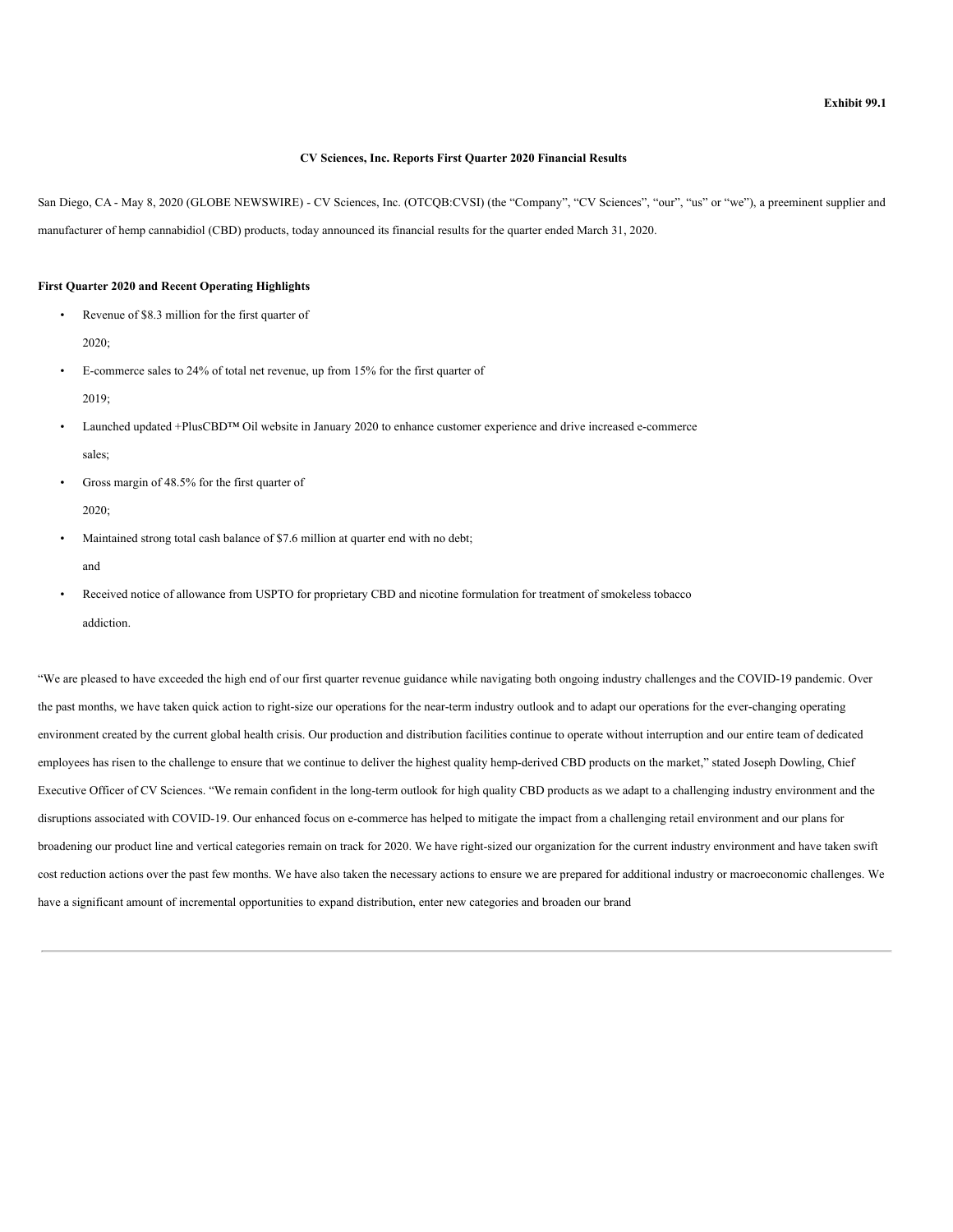recognition. We have also worked to put in place the financial resources to navigate the near-term challenges of COVID-19 and the short-term challenges affecting the broader CBD market, and remain well positioned as a leading brand in the hemp-derived CBD market. We have the infrastructure in place to support significant growth and the science and compliance capabilities to thrive in the evolving CBD market."

Dowling continued, "Our drug development business also achieved a key milestone this quarter, receiving a Notice of Allowance from the USPTO for our patent covering methods of treating smokeless tobacco addiction by administering pharmaceutical formulations containing CBD and nicotine. Our proprietary technology and intellectual property, the first-of-its-kind treatment for smokeless tobacco addiction, provides us with significant value and opportunities to commercialize a novel CBD-based pharmaceutical drug addressing a significant unmet medical need. The worldwide smokeless tobacco addiction treatment market is estimated at greater than \$2 billion and provides another important long-term growth channel for our company, in addition to our consumer product segment."

#### **Operating Results - First Quarter 2020 Compared to First Quarter 2019**

Sales for the first quarter of 2020 were \$8.3 million, a decrease of 45% from \$14.9 million in the first quarter of 2019. First quarter sales were impacted by increased market competition in the natural product category, the continued impact on retail customers as a result of the uncertain regulatory environment for CBD, and the impact from the current COVID-19 pandemic. The Company's retail store count increased to 5,799 stores nationwide as of March 31, 2020, up from 3,308 stores as of March 31, 2019.

The Company recognized an operating loss of \$5.3 million in the first quarter of 2020, compared to an operating loss of \$9.4 million in the prior year.

The Company had negative adjusted EBITDA for the first quarter of 2020 of \$3.9 million, compared to adjusted EBITDA of\$1.7 million for the first quarter of 2019.

#### **Conference Call and Webcast**

The Company will host a conference call and webcast to discuss these results today at 8:30 am EDT/5:30 am PDT. The webcast of the conference call will be available on the Investor Relations section of the Company's web site at http://public.viavid.com/index.php?id=139612. Investors interested in participating in the live call can also dial (855) 327-6838 from the U.S., or international callers can dial (604) 235-2082. A telephone replay will be available approximately two hours after the call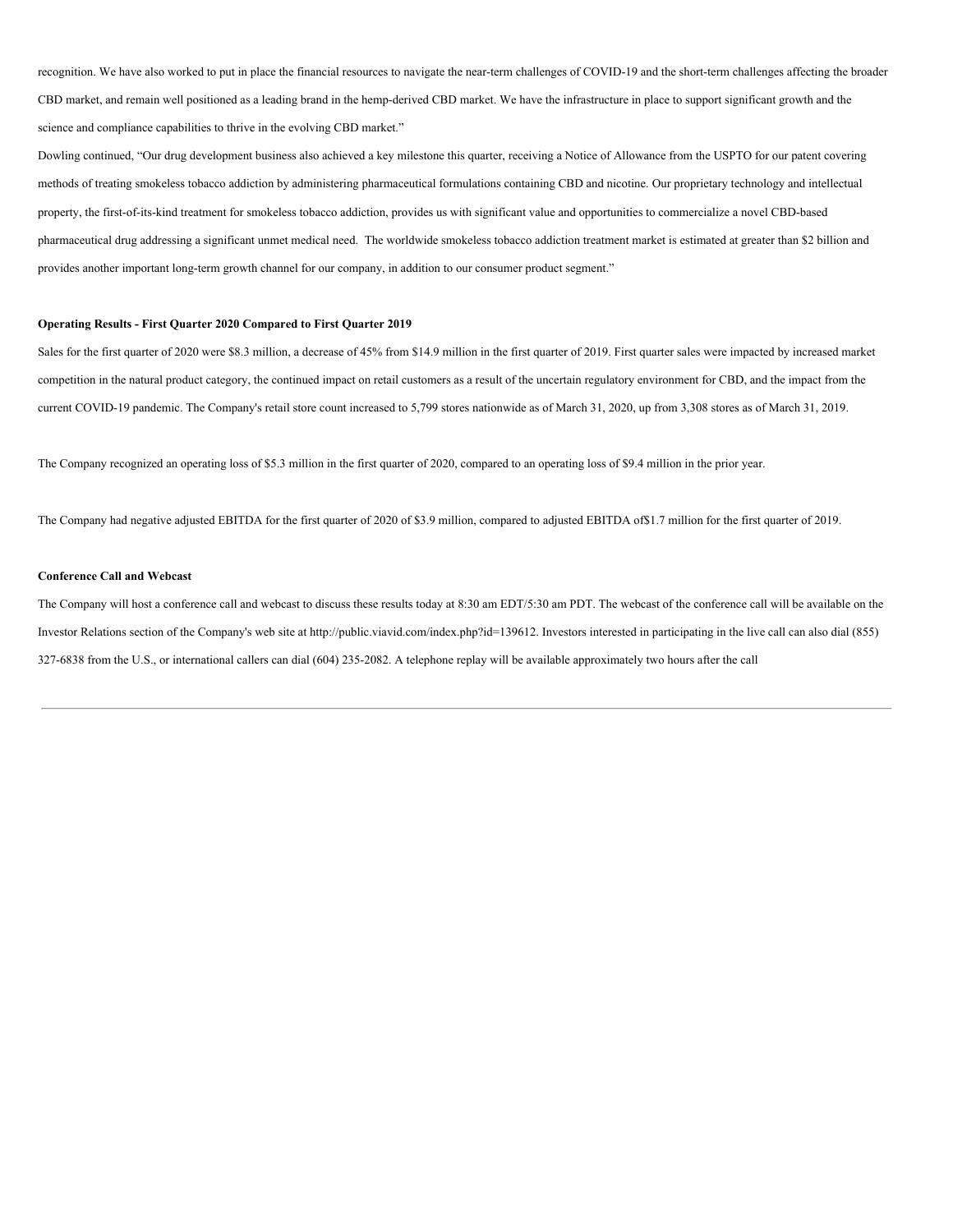concludes, and will be available through Friday, May 15, 2020, by dialing (844) 512-2921 from the U.S. or (412) 317-6671 from international locations, and entering confirmation code 10009493.

#### **About CV Sciences, Inc.**

CV Sciences, Inc. (CVSI) operates two distinct business segments: a consumer product division focused on manufacturing, marketing and selling plant-based CBD products to a range of market sectors; and a drug development division focused on developing and commercializing CBD-based novel therapeutics utilizing CBD. The Company's PlusCBD™ Oil products are sold at more than 5,700 retail locations throughout the U.S. and it is the top-selling brand of hemp-derived CBD in the natural product retail market, according to SPINS, the leading provider of syndicated data and insights for the natural, organic and specialty products industry. CV Sciences' state-of-the-art facility follows all guidelines for Good Manufacturing Practices (GMP) and the Company's hemp extracts are processed, produced, and tested throughout the manufacturing process to confirm the cannabinoid content meets strict company standards. With a commitment to science, PlusCBD™ Oil's benefits in healthy people are supported by human clinical research data, in addition to three published clinical case studies available on PubMed.gov. PlusCBD<sup>TM</sup> Oil was the first hemp CBD supplement brand to invest in the scientific evidence necessary to receive self-affirmed Generally Recognized as Safe (GRAS) status. CV Sciences, Inc. has primary offices and facilities in San Diego, California. Additional information is available from OTCMarkets.com or by visiting www.cvsciences.com.

#### **Forward Looking Statements**

This press release may contain certain forward-looking statements and information, as defined within the meaning of Section 27A of the Securities Act of 1933 and Section 21E of the Securities Exchange Act of 1934, and is subject to the Safe Harbor created by those sections. This material contains statements about expected future events and/or financial results that are forward-looking in nature and subject to risks and uncertainties. Such forward-looking statements by definition involve risk and uncertainties.

### **Contact Information**

Investor Contact: ICR Scott Van Winkle 617-956-6736 scott.vanwinkle@icrinc.com

Media Contact: ICR Cory Ziskind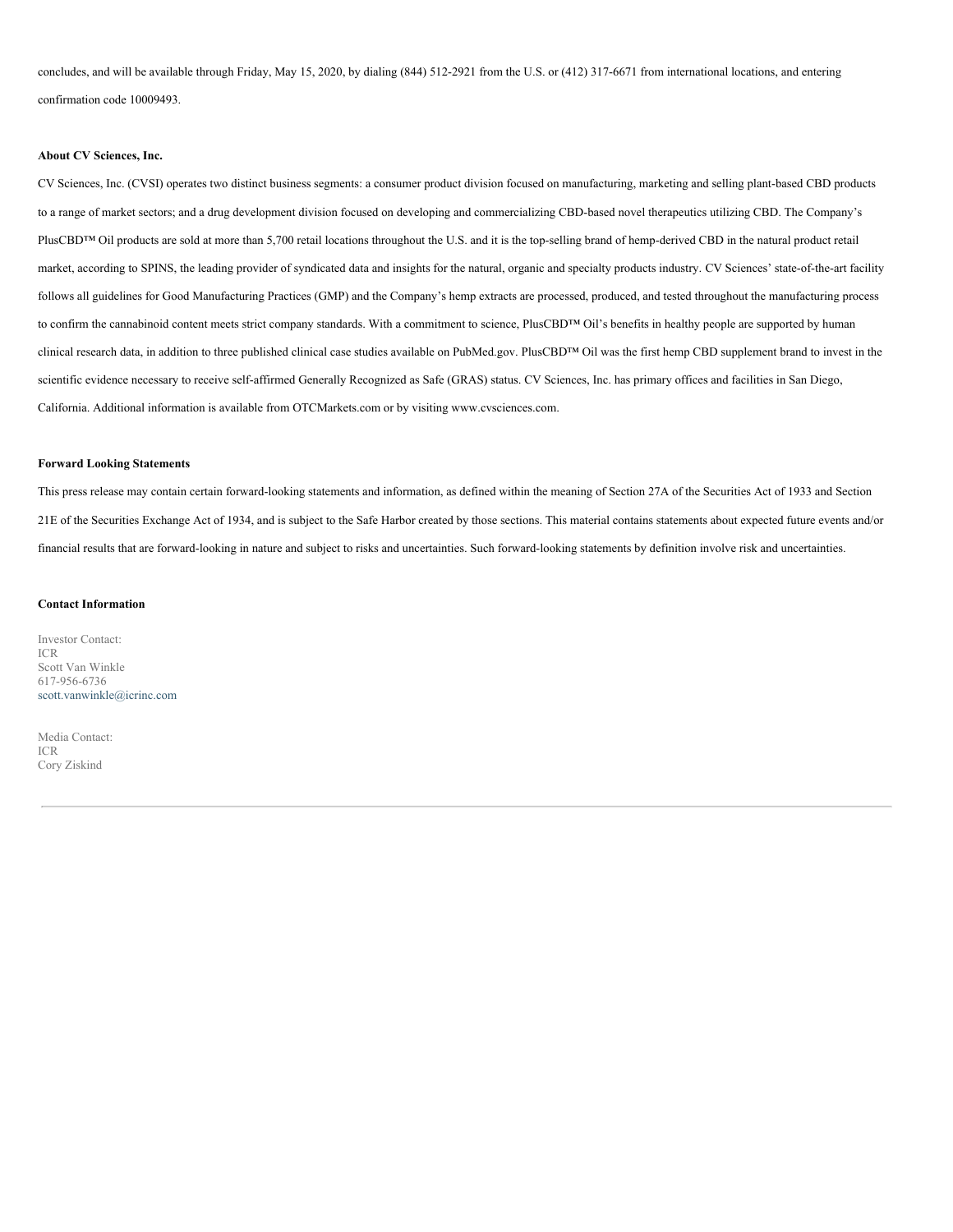646-277-1232 cory.ziskind@icrinc.com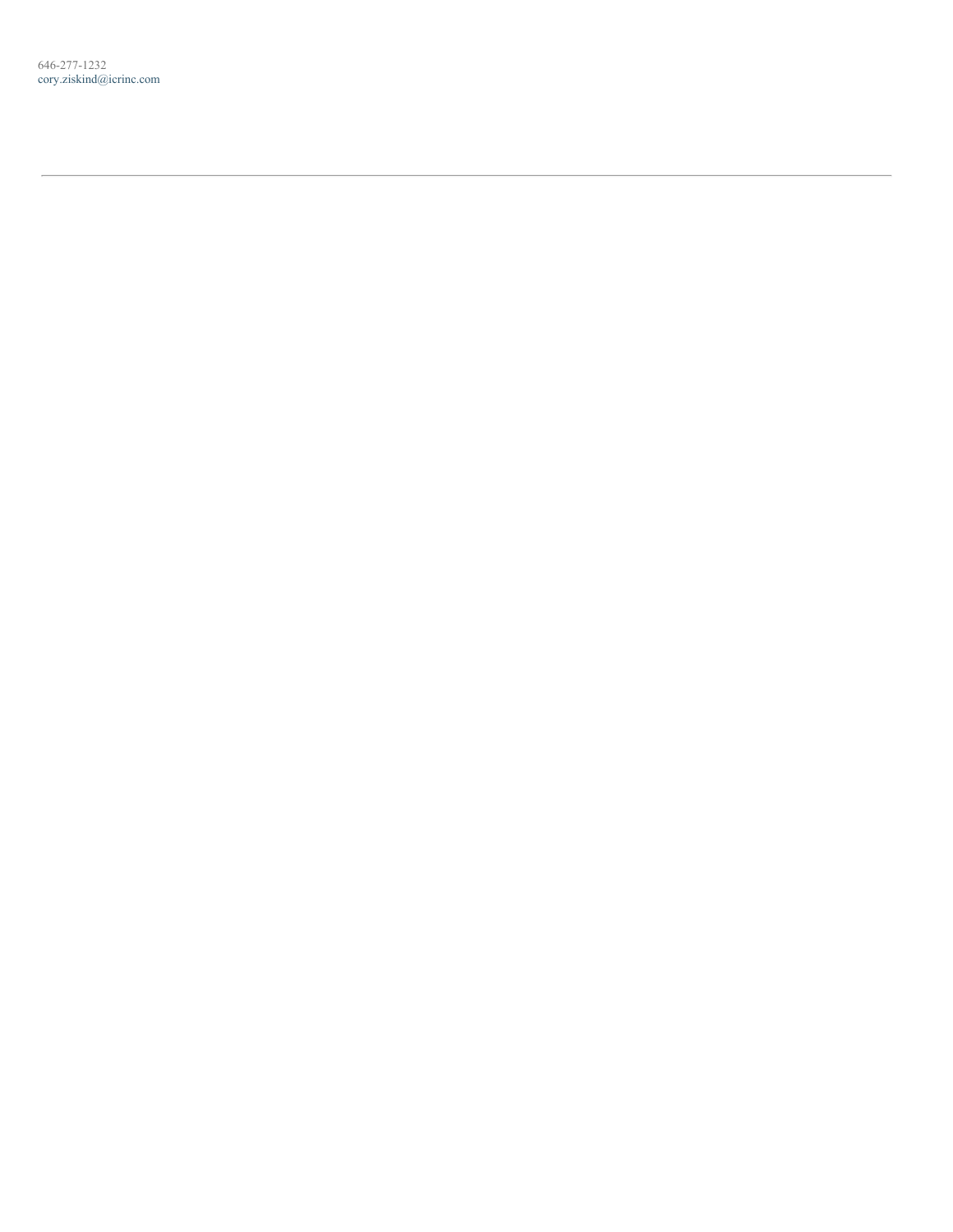# <span id="page-7-0"></span>CONDENSED CONSOLIDATED STATEMENTS OF OPERATIONS (UNAUDITED)

## (in thousands, except per share data)

|                                                               |                       | <b>Three Months ended</b><br>March 31, |         |  |
|---------------------------------------------------------------|-----------------------|----------------------------------------|---------|--|
|                                                               | 2020                  |                                        | 2019    |  |
| Product sales, net                                            | $\mathbb{S}$<br>8,270 | $\mathbb{S}$                           | 14,911  |  |
| Cost of goods sold                                            | 4,262                 |                                        | 4,352   |  |
| <b>Gross Profit</b>                                           | 4,008                 |                                        | 10,559  |  |
|                                                               |                       |                                        |         |  |
| Operating expenses:                                           |                       |                                        |         |  |
| Research and development                                      | 1,509                 |                                        | 1,342   |  |
| Selling, general and administrative                           | 7,819                 |                                        | 18,595  |  |
|                                                               | 9,328                 |                                        | 19,937  |  |
|                                                               |                       |                                        |         |  |
| <b>Operating Loss</b>                                         | (5,320)               |                                        | (9,378) |  |
|                                                               |                       |                                        |         |  |
| Interest (income) expense, net                                | (10)                  |                                        | 6       |  |
| Loss before income taxes                                      | (5,310)               |                                        | (9,384) |  |
| Income tax benefit                                            | (158)                 |                                        |         |  |
| <b>Net Loss</b>                                               | \$<br>(5,152)         | $\mathbb{S}$                           | (9,384) |  |
|                                                               |                       |                                        |         |  |
| Weighted average common shares outstanding, basis and diluted | 99,678                |                                        | 95,168  |  |
| Net loss per common share, basic and diluted                  | \$<br>(0.05)          | \$                                     | (0.10)  |  |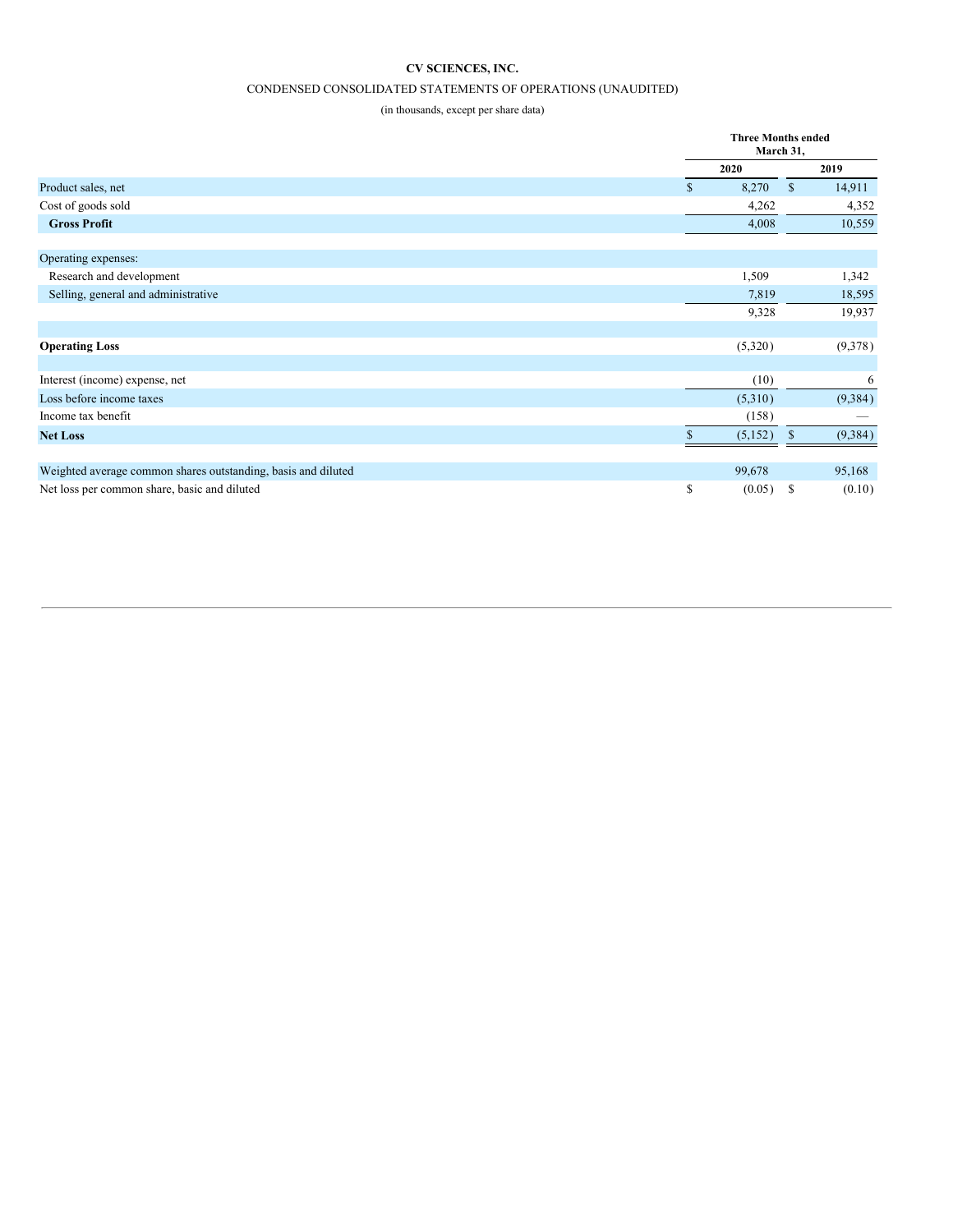# CONDENSED CONSOLIDATED BALANCE SHEETS (UNAUDITED)

(in thousands, except per share data)

|                                                                                                                                                                          |              | March 31,<br>2020 | December 31,<br>2019 |           |  |
|--------------------------------------------------------------------------------------------------------------------------------------------------------------------------|--------------|-------------------|----------------------|-----------|--|
| <b>Assets</b>                                                                                                                                                            |              |                   |                      |           |  |
| Current assets:                                                                                                                                                          |              |                   |                      |           |  |
| Cash and cash equivalents                                                                                                                                                | $\mathbb{S}$ | 7.097             | $\$$                 | 9,107     |  |
| Restricted cash                                                                                                                                                          |              | 501               |                      | 501       |  |
| Accounts receivable, net                                                                                                                                                 |              | 1,607             |                      | 2,177     |  |
| Inventory                                                                                                                                                                |              | 8,955             |                      | 9,971     |  |
| Prepaid expenses and other                                                                                                                                               |              | 9,031             |                      | 10,611    |  |
| <b>Total current assets</b>                                                                                                                                              |              | 27,191            |                      | 32,367    |  |
|                                                                                                                                                                          |              |                   |                      |           |  |
| Property & equipment, net                                                                                                                                                |              | 3,821             |                      | 3,615     |  |
| Operating lease assets                                                                                                                                                   |              | 8,422             |                      | 8,709     |  |
| Intangibles, net                                                                                                                                                         |              | 3,757             |                      | 3,766     |  |
| Goodwill                                                                                                                                                                 |              | 2,788             |                      | 2,788     |  |
| Other assets                                                                                                                                                             |              | 1,543             |                      | 1,442     |  |
| <b>Total assets</b>                                                                                                                                                      | $\mathbb{S}$ | 47,522            | $\mathbb{S}$         | 52,687    |  |
|                                                                                                                                                                          |              |                   |                      |           |  |
| Liabilities and stockholders' equity                                                                                                                                     |              |                   |                      |           |  |
| Current liabilities:                                                                                                                                                     |              |                   |                      |           |  |
| Accounts payable                                                                                                                                                         | $\mathbb{S}$ | 718               | $\mathsf{\$}$        | 1,617     |  |
| Accrued expenses                                                                                                                                                         |              | 10,976            |                      | 10,856    |  |
| Operating lease liability - current                                                                                                                                      |              | 819               |                      | 723       |  |
| <b>Total current liabilities</b>                                                                                                                                         |              | 12,513            |                      | 13,196    |  |
| Operating lease liability                                                                                                                                                |              | 9,161             |                      | 9,517     |  |
| Deferred tax liability                                                                                                                                                   |              | 263               |                      | 421       |  |
| Other liabilities                                                                                                                                                        |              | 171               |                      | 406       |  |
| <b>Total liabilities</b>                                                                                                                                                 |              | 22,108            |                      | 23,540    |  |
| Commitments and contingencies                                                                                                                                            |              |                   |                      |           |  |
| <b>Stockholders' equity</b>                                                                                                                                              |              |                   |                      |           |  |
| Preferred stock, par value \$0.0001; 10,000 shares authorized; no shares issued and outstanding                                                                          |              |                   |                      |           |  |
| Common stock, par value \$0.0001; 190,000 shares authorized, 99,852 and 99,416 shares issued and outstanding as<br>of March 31, 2020 and December 31, 2019, respectively |              | 10                |                      | 10        |  |
| Additional paid-in capital                                                                                                                                               |              | 72,193            |                      | 70,774    |  |
| Accumulated deficit                                                                                                                                                      |              | (46, 789)         |                      | (41, 637) |  |
| Total stockholders' equity                                                                                                                                               |              | 25,414            |                      | 29,147    |  |
|                                                                                                                                                                          |              |                   |                      |           |  |
| Total liabilities and stockholders' equity                                                                                                                               | \$           | 47,522            | \$                   | 52,687    |  |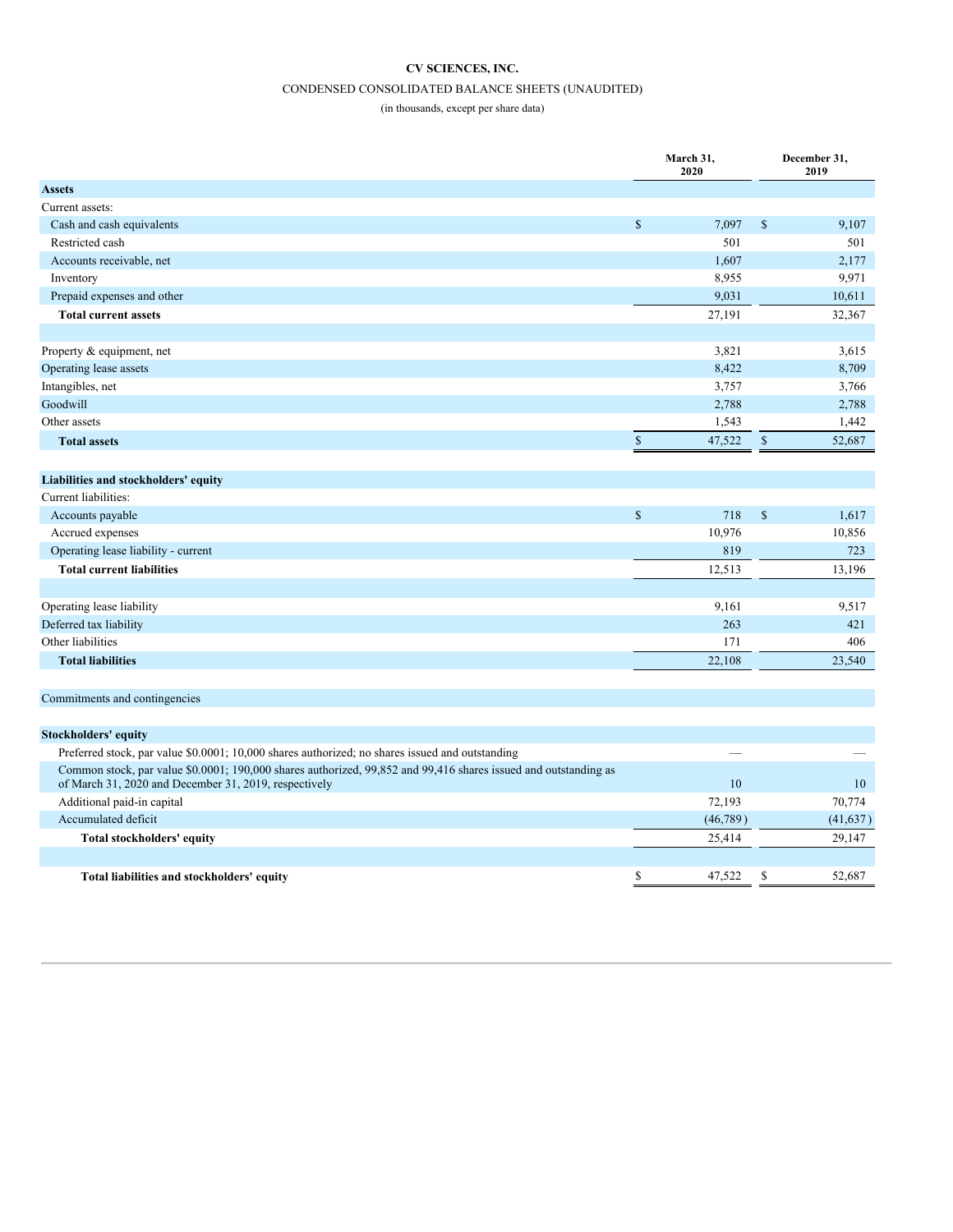# CONDENSED CONSOLIDATED STATEMENTS OF CASH FLOW (UNAUDITED)

(in thousands)

|                                                                                                 |               | Three Months ended March 31, |              |                 |
|-------------------------------------------------------------------------------------------------|---------------|------------------------------|--------------|-----------------|
|                                                                                                 |               | 2020                         |              | 2019            |
| <b>OPERATING ACTIVITIES</b>                                                                     |               |                              |              |                 |
| Net loss                                                                                        | \$            | (5,152)                      | \$           | (9, 384)        |
| Adjustments to reconcile net loss to net cash flows provided by (used in) operating activities: |               |                              |              |                 |
| Depreciation and amortization                                                                   |               | 185                          |              | 177             |
| Stock-based compensation                                                                        |               | 1,258                        |              | 2,091           |
| Stock-based compensation associated with founders employment settlement                         |               |                              |              | 7,857           |
| Bad debt expense                                                                                |               |                              |              | 25              |
| Inventory write down                                                                            |               | 46                           |              |                 |
| Deferred taxes                                                                                  |               | (158)                        |              | $\qquad \qquad$ |
| Non-cash lease expense                                                                          |               | 287                          |              | 124             |
| Other                                                                                           |               | 98                           |              |                 |
| Change in operating assets and liabilities:                                                     |               |                              |              |                 |
| Accounts receivable                                                                             |               | 570                          |              | (456)           |
| Inventory                                                                                       |               | 970                          |              | (121)           |
| Prepaid expenses and other                                                                      |               | 1,479                        |              | (551)           |
| Accounts payable and accrued expenses                                                           |               | (1,274)                      |              | 999             |
| Net cash provided by (used in) operating activities                                             |               | (1,691)                      |              | 761             |
|                                                                                                 |               |                              |              |                 |
| <b>INVESTING ACTIVITIES</b>                                                                     |               |                              |              |                 |
| Purchase of property and equipment                                                              |               | (480)                        |              | (54)            |
| Net cash flows used in investing activities                                                     |               | (480)                        |              | (54)            |
|                                                                                                 |               |                              |              |                 |
| <b>FINANCING ACTIVITIES</b>                                                                     |               |                              |              |                 |
| Repayment of unsecured debt                                                                     |               |                              |              | (201)           |
| Proceeds from exercise of stock options                                                         |               | 161                          |              | 197             |
| Net cash flows provided by (used in) financing activities                                       |               | 161                          |              | (4)             |
|                                                                                                 |               |                              |              |                 |
|                                                                                                 |               |                              |              |                 |
| Net increase (decrease) in cash, cash equivalents and restricted cash                           |               | (2,010)                      |              | 703             |
| Cash, cash equivalents and restricted cash, beginning of period                                 |               | 9,608                        |              | 12,935          |
| Cash, cash equivalents and restricted cash, end of period                                       | $\mathsf{\$}$ | 7,598                        | $\mathbb{S}$ | 13,638          |
|                                                                                                 |               |                              |              |                 |
| Supplemental cash flow disclosures:                                                             |               |                              |              |                 |
| Interest paid                                                                                   | $\mathsf{\$}$ |                              | $\mathbf S$  | 6               |
| Income taxes paid                                                                               | $\mathbb{S}$  | 18                           | $\mathbb{S}$ | $\overline{4}$  |
| Supplemental disclosure of non-cash transactions:                                               |               |                              |              |                 |
| Purchase of property and equipment in accounts payable and accrued expenses                     | \$            | 76                           | \$           |                 |
|                                                                                                 |               |                              |              |                 |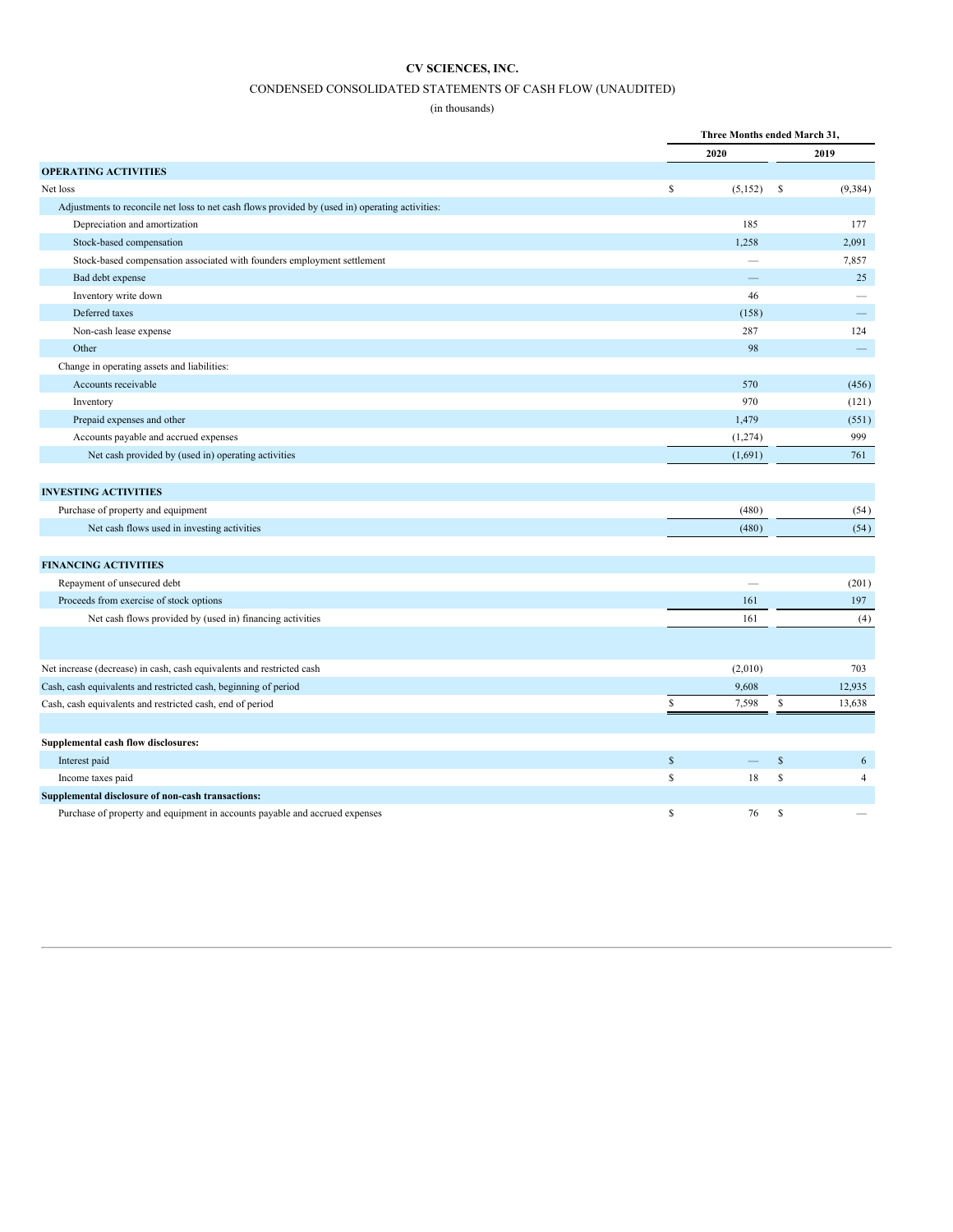#### NON-GAAP FINANCIAL MEASURES (UNAUDITED)

We prepare our condensed consolidated financial statements in accordance with generally accepted accounting principles for the United States (GAAP). The non-GAAP financial measures such as net income and loss per share and Adjusted EBITDA included in this press release are different from those otherwise presented under GAAP. We use non-GAAP measures internally to evaluate our performance and make financial and operational decisions that are presented in a manner that adjusts from their equivalent GAAP measures or that supplement the information provided by our GAAP measures. The non-GAAP financial measures exclude non-cash compensation expense for stock options and other non-recurring items. When evaluating the performance of our business and developing short and long-term plans, we do not consider share-based compensation charges. Although share-based compensation is necessary to attract and retain quality employees, our consideration of share-based compensation places its primary emphasis on overall shareholder dilution rather than the accounting charges associated with such grants. Because of the varying availability of valuation methodologies and subjective assumptions, we believe that the exclusion of share-based compensation allows for more accurate comparison of our financial results to previous periods. In addition, we believe it useful to investors to understand the specific impact of the application of the fair value method of accounting for share-based compensation on our operating results.

Adjusted EBITDA is defined by us as EBITDA (net income (loss) plus depreciation expense, amortization expense, interest and income tax expense (benefit), further adjusted to exclude certain non-cash expenses and other adjustments as set forth below. We use Adjusted EBITDA because we believe it more clearly highlights trends in our business that may not otherwise be apparent when relying solely on GAAP financial measures, since Adjusted EBITDA eliminates from our results specific financial items that have less bearing on our core operating performance.

We use Adjusted EBITDA in communicating certain aspects of our results and performance, including in this press release, and believe that Adjusted EBITDA, when viewed in conjunction with our GAAP results and the accompanying reconciliation, can provide investors with greater transparency and a greater understanding of factors affecting our financial condition and results of operations than GAAP measures alone. In addition, we believe the presentation of Adjusted EBITDA is useful to investors in making period-to-period comparison of results because the adjustments to GAAP are not reflective of our core business performance.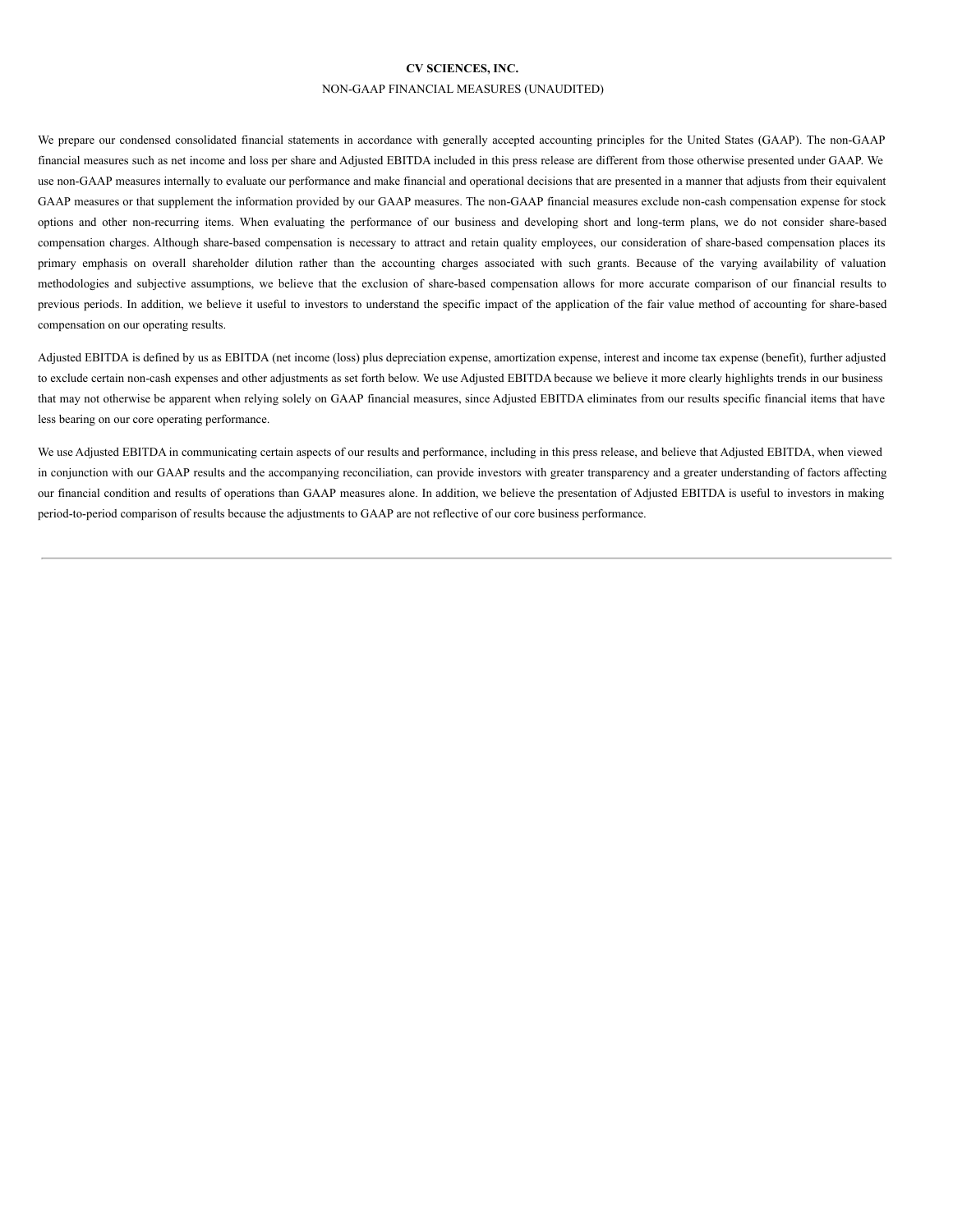A reconciliation from our GAAP net loss to non-GAAP net income (loss) for the three months ended March 31, 2020 and 2019 is detailed below:

|                                                                              | <b>Three Months ended</b><br>March 31, |                                       |          |
|------------------------------------------------------------------------------|----------------------------------------|---------------------------------------|----------|
|                                                                              | 2020                                   |                                       | 2019     |
|                                                                              |                                        | (in thousands, except per share data) |          |
| Net loss - GAAP                                                              | \$<br>(5,152)                          | -S                                    | (9, 384) |
| Stock-based compensation (1)                                                 | 1,258                                  |                                       | 2,091    |
| Stock-based compensation associated with founders employment settlements (2) |                                        |                                       | 7,857    |
| Payroll expense associated with founders employment settlements (3)          |                                        |                                       | 934      |
| Net income (loss) - non-GAAP                                                 | (3,894)                                | S                                     | 1,498    |
|                                                                              |                                        |                                       |          |
| Diluted EPS - GAAP                                                           | \$<br>$(0.05)$ \$                      |                                       | (0.10)   |
| Stock-based compensation (1)                                                 | 0.01                                   |                                       | 0.02     |
| Stock-based compensation associated with founders employment settlements (2) |                                        |                                       | 0.08     |
| Payroll expense associated with founders employment settlements (3)          |                                        |                                       | 0.01     |
| Diluted EPS - non-GAAP                                                       | (0.04)                                 | <sup>S</sup>                          | 0.01     |
|                                                                              |                                        |                                       |          |
| Shares used to calculate diluted EPS - GAAP                                  | 99,678                                 |                                       | 95,168   |
| Shares used to calculate diluted EPS - non-GAAP                              | 99,678                                 |                                       | 115,581  |

(1) Represents stock-based compensation expense related to stock options awarded to employees, consultants and non-executive directors based on the grant date fair value using the Black-Scholes valuation model.

(2) Represents stock-based compensation expense related to accelerated vesting of RSU's, accelerated vesting of certain performance options and the modification of certain stock options associated with the settlement agreements with our founders.

(3) Represents accrued payroll and related benefits associated with the separation of our founders.

 $\mathcal{L}_\text{max}$  and  $\mathcal{L}_\text{max}$